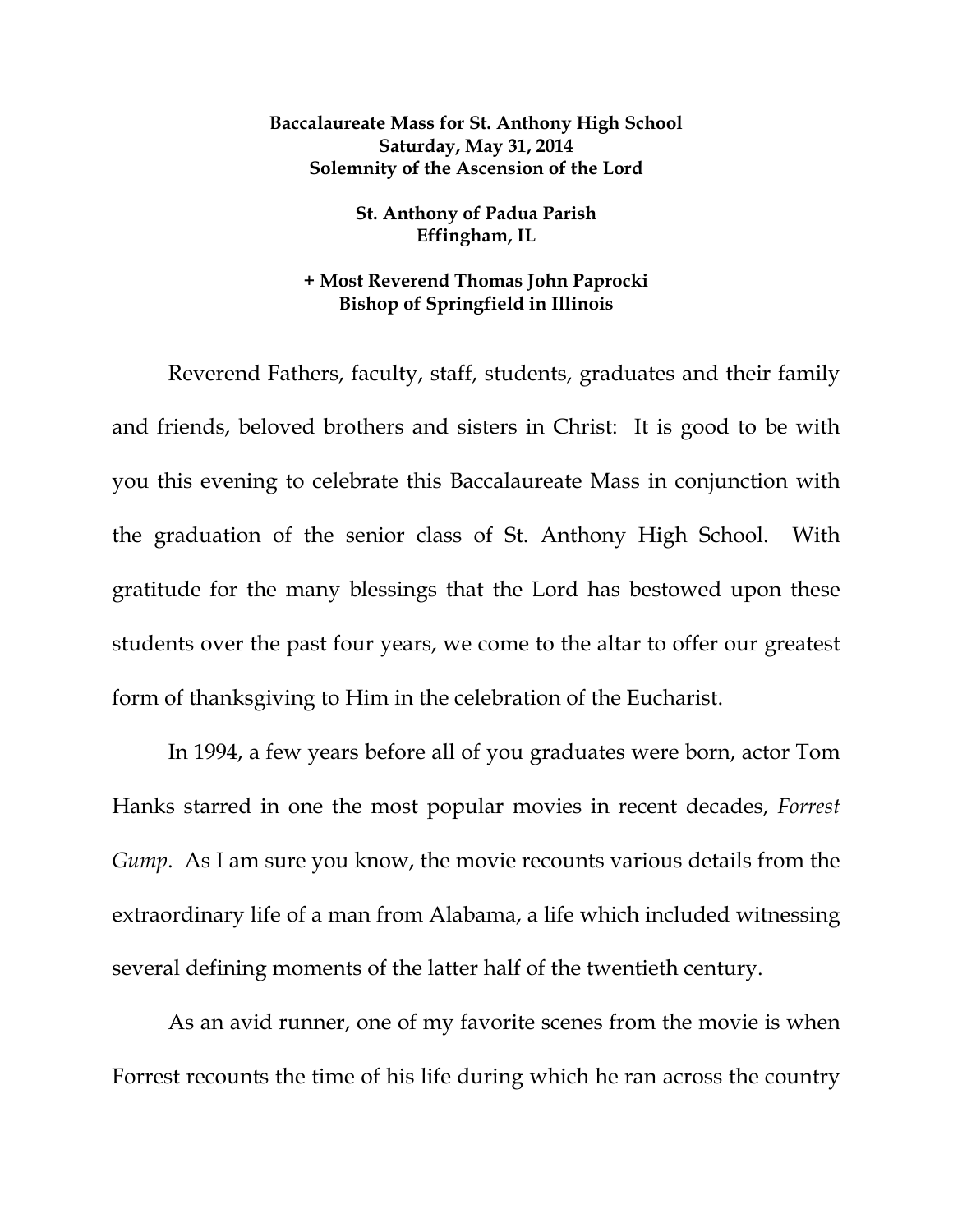multiple times. At first, he was alone in his trek, but others would eventually join him. As he was telling the story, he said: "for some reason what I was doing seemed to make sense to people." More and more people came to follow him, obviously inspired by the example that he was setting. He said that somebody had told him later that his running had given people hope.

 After more than three years of running, Forrest decided to stop and go home. The scene at the point in the movie shows him turning around in the middle of the desert and walking through the crowd of people who had been following him in his run. After a few moments of silence, a man from the crowd cried out in obvious frustration: "Now what are we supposed to do?" Many of them had dedicated all of their time and energy into following him and it had come to an abrupt end.

 Although it is not a perfect depiction, I think this scene from *Forrest Gump* is in some ways similar to the experience of the Apostles on the day that Christ ascended into Heaven. They had spent the previous three years following Him, learning from Him, and witnessing His many miracles. Now He was leaving them. The account from our first reading says that "they were looking intently at the sky as he was going" (Acts 1:10). The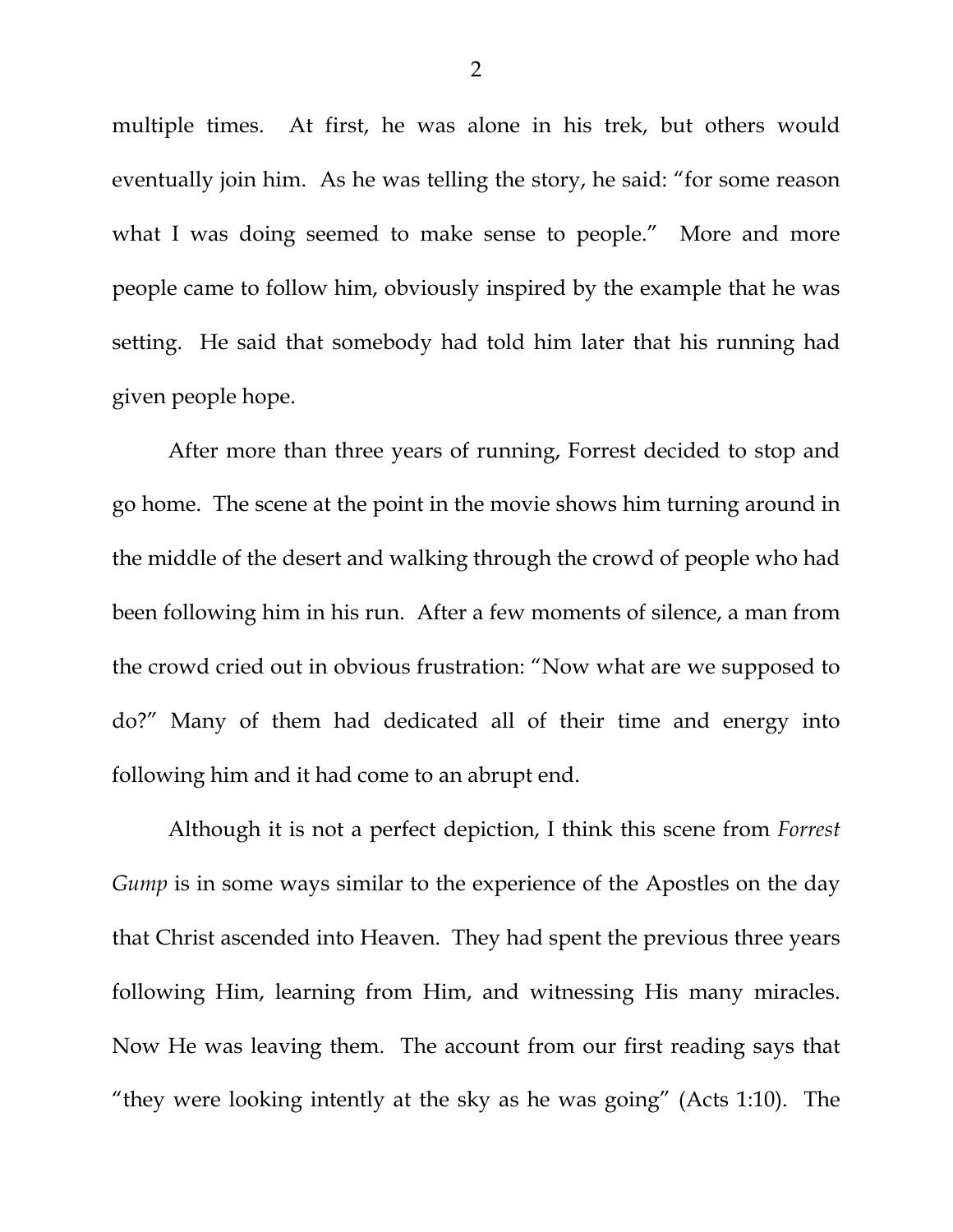scriptures do not say anything about what they thought or what they may have said during those moments as they looked up. I do not think it would be out of the question to suggest that one or more of the Apostles may have asked the same question that the man asked when Forrest Gump ended his long run: "Now what are we supposed to do?"

 This very same question may be one that each of you has been thinking about at this time in your life. Graduating from high school brings with it, in many cases, some very significant changes. For all of you, it will mean leaving this comfortable setting which has been your home, day in and day out, for the past four years. Whether you are happy about this or not, all of you will be confronted with a new environment and a new structure to your life. Many of you will be moving away from home to pursue further education in college. This will bring with it no shortage of new opportunities which will require adjustment. It is quite natural, then, for you to ask: "Now what are we supposed to do?"

 The answer to that question depends on which voice to which you choose to listen. On the one hand, there are the voices that come from the world which say things such as: "Live it up," "You are finally free to do what you want," "Experience as much as you can," "Do whatever it takes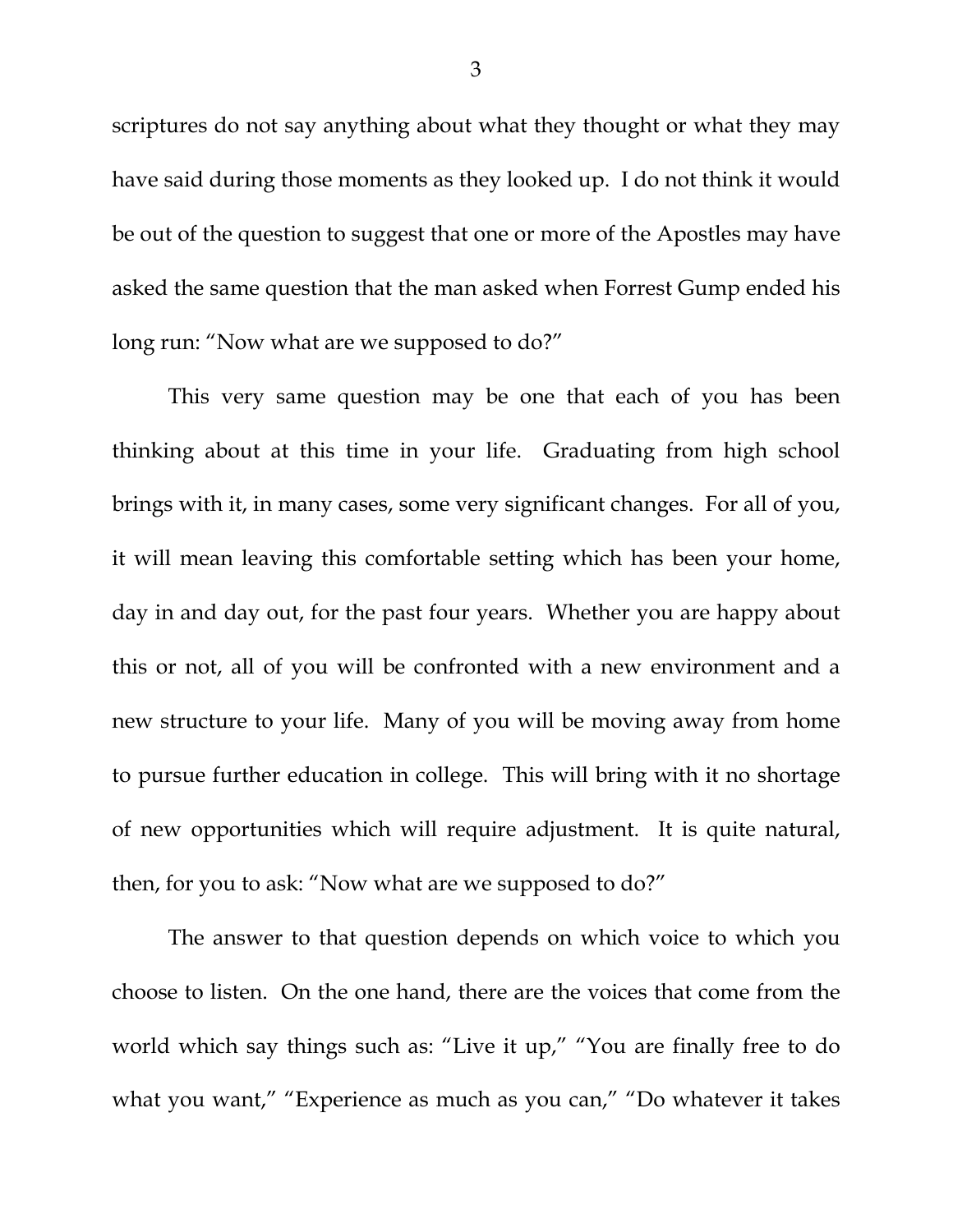to be successful," "Take care of number one," and "Have it your way," just to name a few. These voices are very alluring to us as they promise to bring happiness, excitement, fun, power, and pleasure. In the end, however, those who follow such voices with all of their energy often find themselves on a dead-end path, discovering that what seemed to be so attractive was actually quite shallow and destructive.

 There is, on the other hand, the voice of the Good Shepherd, Christ Himself, as He speaks to us in the Scriptures and through His Church. As the Apostles were looking up to the sky, two angels came to interrupt their daydreaming and set them on their way. The voice that they would have remembered would have been that of Jesus as He imparted His final instructions to them: "Go, therefore, and make disciples of all nations, baptizing them in the name of the Father, and of the Son, and of the Holy Spirit, teaching them to observe all that I have commanded you" (Matthew 28:19-20).

 It is this same voice and these same words spoken by Jesus at the Ascension that are being spoken to all of you here tonight. It is His voice which offers the true answer to that question about what should be done next in your lives. It is no coincidence, I believe, that these words we hear

4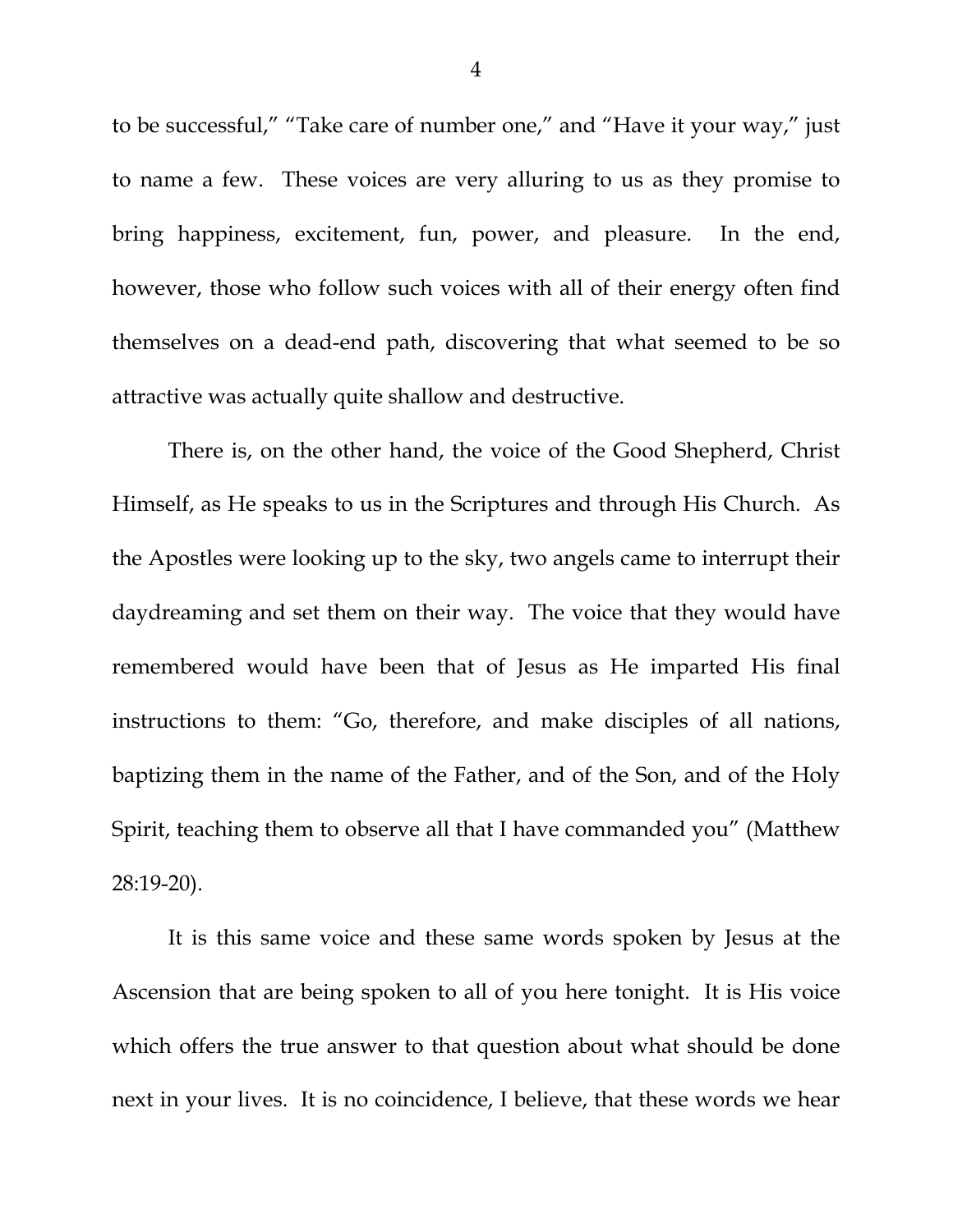from the Gospel tonight at your graduation were the very words that served as the theme for last summer's World Youth Day in Rio de Janiero. At the closing Mass on Copacabana Beach, Pope Francis reminded the young people that this command from the Lord was not meant just for the Apostles, but "a command that the Lord entrusts to the whole Church, and that includes you."1

 Responding to this command does not mean that you have to sacrifice your plans and dreams for the future . It does, however, mean that you pursue those plans and dreams within the context of your faith. To some, the suggestion of this seems to be an imposition on their freedom to achieve their goals. In actuality, the contrary is true. By living our lives guided by the principles of our faith, we not only achieve our goals in an ethical and responsible way, we also provide an example for others, that by following the path of the Gospel, one can be successful and happy, something that the voice of the world would suggest is not possible.

 In a society that has become more materialistic and less focused on God, there is a great need for young people to take up the banner of Jesus Christ and His Gospel, proclaiming by word and deed that it is indeed good to be a follower of Christ. You have been given a great gift in your

5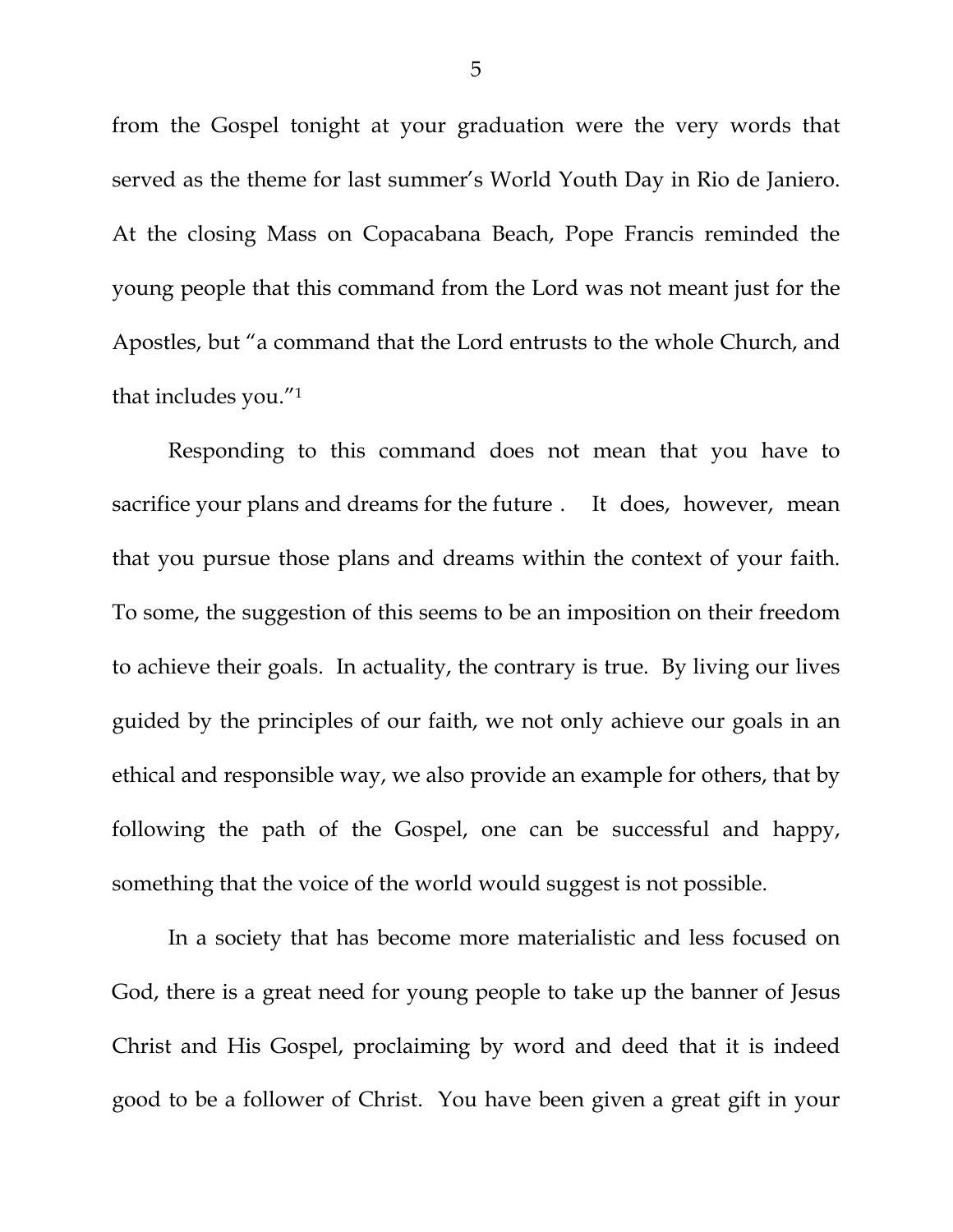Catholic education received here at St. Anthony High School. This education has given you the tools to be the disciples that the Lord desires in order to be the instruments of change in a world that is constantly in need of conversion. This priceless gift of your Catholic faith is one that will serve you better than any other and which will, in fact, help you to use your other gifts in the way that God desires them to be used, not for your own glory, but for His and for the benefit of others.

 The question that I encourage each of you to consider tonight is this: Which voice are you listening to in your life as you come to this important point in your journey? Is it the voice of the world which says: "I'm finally finished with Catholic school, now I can live a life of freedom. I can do what I want, when I want, and how I want"? Or, is it the voice of the Good Shepherd who is inviting you to follow Him, trusting that by being obedient to Him and His Church, you lose absolutely nothing, but stand to gain the one thing that truly matters, eternal life in Heaven? Do not be afraid to set out on this path, for you will never be alone if you remain on it, for as Jesus promised: "I am with you always, until the end of the age" (Matthew 28:20).